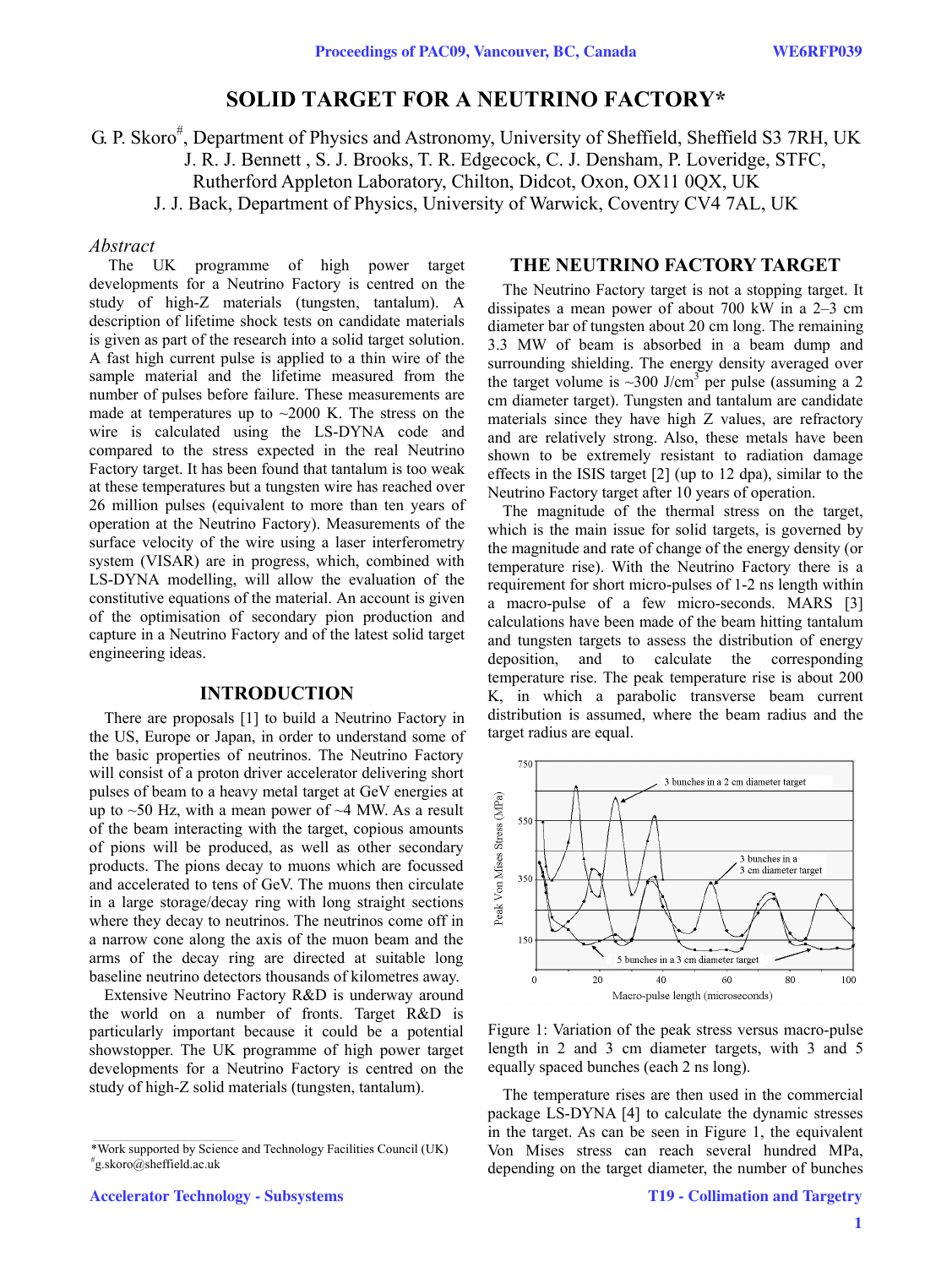(an odd number of bunches is preferred for the muon accelerator) and the pulse length. Also, we can see that by a clever choice of pulse length (assuming equally spaced bunches) we will be able to reduce the stress on the target by a factor of two or more.

When discussing a solid tungsten (or tantalum) bar as a choice for a Neutrino Factory target we do not mean to have a single bar; this would be impossible if we keep in mind the energy density, repetition rate and temperature rise per pulse. In our case, the individual bar concept assumes that we have hundreds of bars, and that a "new" bar would be presented for each beam pulse and then cooled by radiation until the next turn. We have studied different possible designs [5] but the most interesting one is a spokeless wheel concept [6] in which targets are mounted on a wheel which will rotate perpendicularly to the beam direction. In this case, around 150 bars (spaced apart by 100 mm) will form an outer rim that is connected to an inner 'guide/driver' rim of the wheel. The outer diameter will be 5 m, giving a rim speed of 5 m/s. In this concept, the magnetic solenoid magnet used for pion capture has to be split into two halves (Helmholtz coil). This could affect the captured pion yield, but calculations [7] have shown that the capture rate is very similar to the corresponding results for an alternative mercury jet target. These simulations have been done by calculating the pion production rate in the target using MARS [3] and then transporting the captured pions and muons to the end of the front-end using ICOOL code [8]. A lot of work is still required to develop this new engineering idea into a full concept, for example to examine the effect of eddy currents on the wheel, to estimate the forces that the support structure will need to withstand, etc. However, the first step in this direction is to determine the lifetime of tungsten and tantalum as potential Neutrino Factory targets.

#### **LIFETIME SHOCK TESTS**

In order to make thermal shock measurements on tantalum and tungsten samples it would be best to do a lifetime test on a real size target in a beam over several years. However, beams of this power are not readily available for any length of time. Hence, it was decided to pass a fast, high current pulse through a thin wire made of the candidate materials. Coupled with the use of codes (such as LS-DYNA) to model the thermal shock in the wire it will be possible to find the constitutive equations of state of the material under dynamic conditions. Using the correct constitutive equations for tungsten at high temperatures will allow a better computation of the thermal stresses in a real target of various geometries.

A thin wire is necessary to allow the current to diffuse into the centre of the wire in a sufficiently short time for the shock to be effective. For tantalum and tungsten the wire cannot be greater than  $\sim 0.5$  mm in diameter. A power supply for the ISIS [9] kicker magnets is being used, supplying a maximum of 60 kV and 8000 A at up to 50 Hz in a pulse which rises in 100 ns and is 800 ns long.



Figure 2: Photograph of a 0.5 mm diameter tantalum wire during current pulse tests.

The wires, of 3-4 cm length, are supported in a vacuum chamber to avoid oxidation. One end of the wire is firmly clamped, while the other end is allowed to expand freely through a pair of graphite (or copper) conductors which lightly clamp the wire. The wire is operated at temperatures of 600-2000 K by adjusting the pulse repetition rate (see Figure 2.). The temperature is measured by a manually operated optical pyrometer and an electronic pyrometer.

The stress in the wire is calculated including both temperature and the Lorenz force from the magnetic field produced by the current passing through it. It was shown that Von Mises stress in the wire reaches similar values to the beam-target case, hence it is possible to relate the current in the wire that produces the same peak stress as the beam in the full sized target (see Figure 3).



Figure 3: Beam power into a target of 2 and 3 cm diameter versus wire current for the same peak stress (at the initial temperature of 2000 K). Using a proton beam requires that we have 3 bunches at optimum spacing to minimise the stress in the target.

The illustration of the results of a number of tests with 0.5 mm diameter tungsten wires is shown in Table 1. The tantalum was too weak at temperatures of 1400 K or